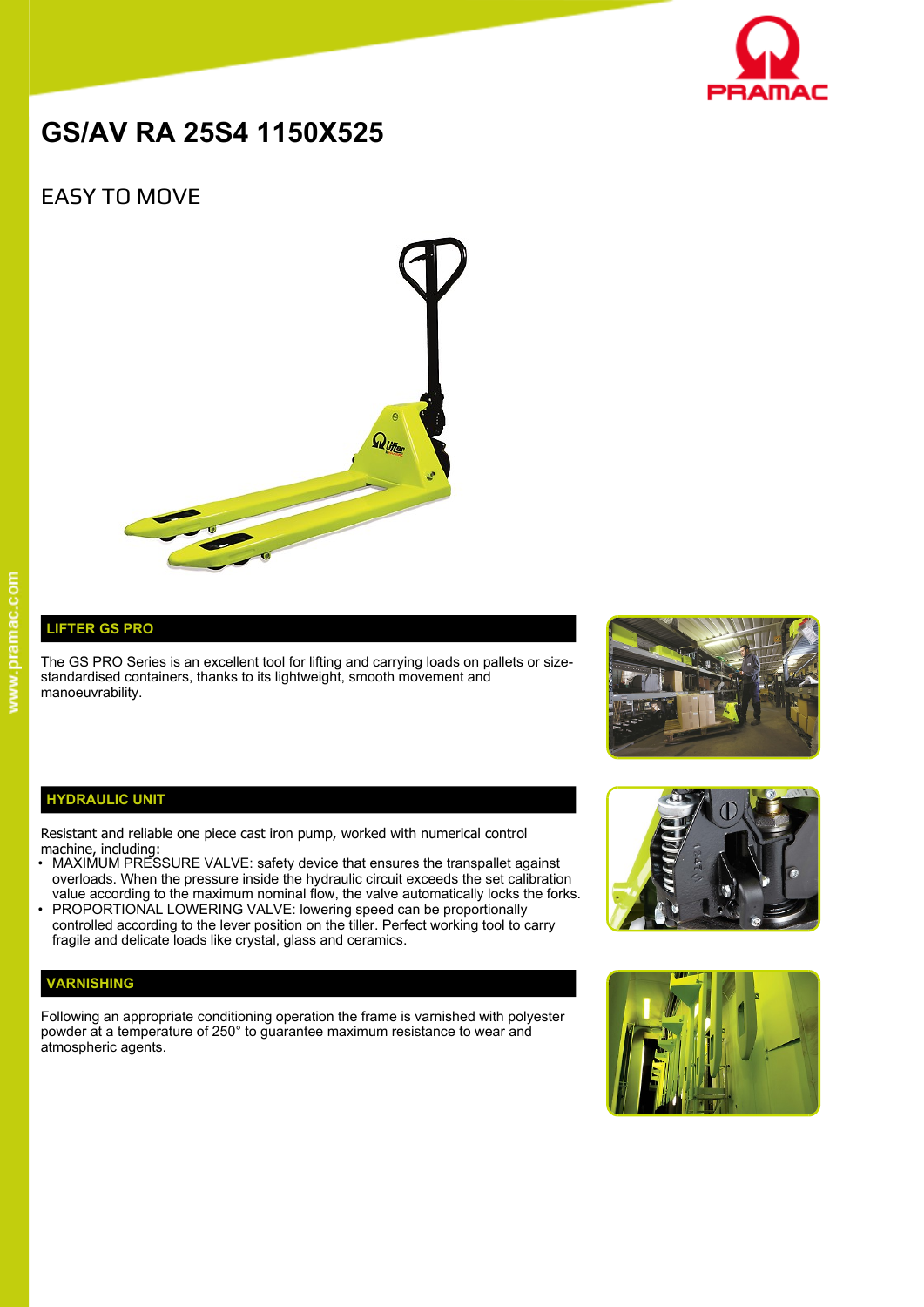|   |    | LIFTER     |
|---|----|------------|
|   |    | Manual     |
|   |    | Pedestrian |
| Q | Кg | 2500       |
| C | mm | 600        |
| x | mm | 932        |
| ν | mm | 1192       |
|   |    |            |

| <b>Weights</b>               |    |      |
|------------------------------|----|------|
| 2.1 Service weight           | Κq | 63   |
| 2.2 Axle load, laden rear    | Kg | 1796 |
| 2.2 Axle load, laden front   | Kg | 767  |
| 2.3 Axle load, unladen rear  | Kg | 21   |
| 2.3 Axle load, unladen front | Κq | 42   |

|     |    | POLY.I./<br><b>NYLON</b> |
|-----|----|--------------------------|
|     |    | <b>NYLON</b>             |
|     | mm | 200                      |
|     | mm | 55                       |
|     | mm | 82                       |
|     | mm | 60                       |
|     | nr | 4                        |
|     |    | No                       |
| b10 | mm | 155                      |
| b11 | mm | 375                      |
|     |    |                          |

| <b>Dimensions</b>                          |                 |    |      |
|--------------------------------------------|-----------------|----|------|
| 4.4 Lift height                            | h3              | mm | 115  |
| 4.9 Height of tiller in drive position max | h14             | mm | 1250 |
| 4.15 Height, lowered                       | h <sub>13</sub> | mm | 85   |
| 4.19 Overall lenght                        | 11              | mm | 1550 |
| 4.20 Lenght to face of forks               | 12              | mm | 400  |
| 4.21 Overall width                         | b1              | mm | 525  |
| 4.22 Fork dimensions - Thickness           | s               | mm | 55   |
| 4.22 Fork dimensions - Width               | e               | mm | 150  |
| 4.22 Fork dimensions - Lenght              |                 | mm | 1150 |
| 4.25 Distance between fork arms            | b5              | mm | 525  |
| 4.32 Ground clearance, centre of wheelbase | m2              | mm | 30   |
| 4.34 Aisle width                           | Ast             | mm | 1835 |
| 4.35 Turning radius                        | Wa              | mm | 1367 |

| <b>Performance data</b>   |         |  |
|---------------------------|---------|--|
| 5.2 Lifting speed laden   | strokes |  |
| 5.2 Lifting speed unladen | strokes |  |
|                           |         |  |